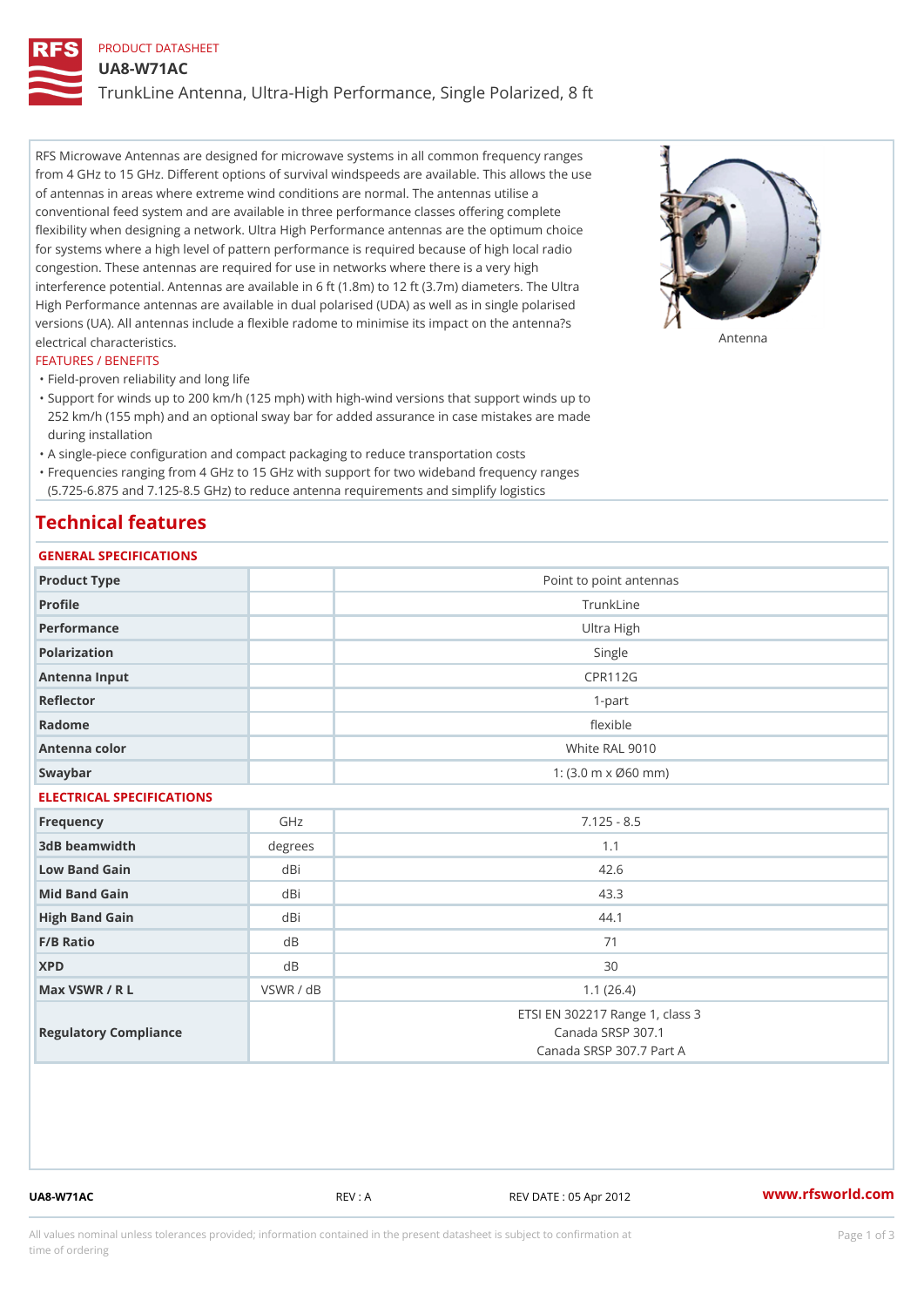## PRODUCT DATASHEET

### UA8-W71AC

TrunkLine Antenna, Ultra-High Performance, Single Polarized, 8 ft

| MECHANICAL SPECIFICATIONS                                                                |              |                                                                          |
|------------------------------------------------------------------------------------------|--------------|--------------------------------------------------------------------------|
| Diameter                                                                                 | ft $(m)$     | 8(2.4)                                                                   |
| Elevation Adjustment                                                                     | degrees      | ± 5                                                                      |
| Azimuth Adjustment                                                                       | degree:      | ± 5                                                                      |
| Polarization Adjustment                                                                  | degrees      | ± 5                                                                      |
| Mounting Pipe Diameter<br>minimum                                                        | $mm$ (in)    | 114(4.5)                                                                 |
| Mounting Pipe Diameter<br>maximum                                                        | $mm$ (in)    | 114(4.5)                                                                 |
| Approximate Weight                                                                       | kg (1b)      | 180 (396)                                                                |
| Survival Windspeed                                                                       | $km/h$ (mph) | 200 (125)                                                                |
| Operational Windspeed                                                                    | $km/h$ (mph) | 190 (118)                                                                |
| <b>STRUCTURE</b>                                                                         |              |                                                                          |
| Radome Material                                                                          |              | PVC coated fabric                                                        |
| FURTHER ACCESSORIES                                                                      |              |                                                                          |
| optional Swaybar                                                                         |              | 1: SMA-SK-60-3000A (3.0 m x Ø60 mm)                                      |
| Further Accessories                                                                      |              | SMA-WK-8 : Wind Kit<br>SMA-SKO-UNIVERSAL-L : Universal sway bar fixation |
| MOUNTOUTLINE                                                                             |              |                                                                          |
| m m<br>$Dimension_A$<br>(in)                                                             |              | 2616 (103.4)                                                             |
| m m<br>Dimension_B<br>(in)                                                               |              | 1450(57.1)                                                               |
| m m<br>$Dimension_C$<br>(in)                                                             |              | 460 (18.1)                                                               |
| $Dim_D - D -$<br>m <sub>m</sub><br>$114$ m m $(4.5$ ir $)$ $\sqrt{$ ii $\sqrt{p}}$ $\ge$ |              | 190(7.5)                                                                 |
|                                                                                          |              |                                                                          |

Dimension\_E

Dimension\_F

mm (in)

m<sub>m</sub> (in)

310 (12.3)

1120 (44.1)

UA8-W71AC REV : A REV : A REV DATE : 05 Apr 2012 WWW.rfsworld.com